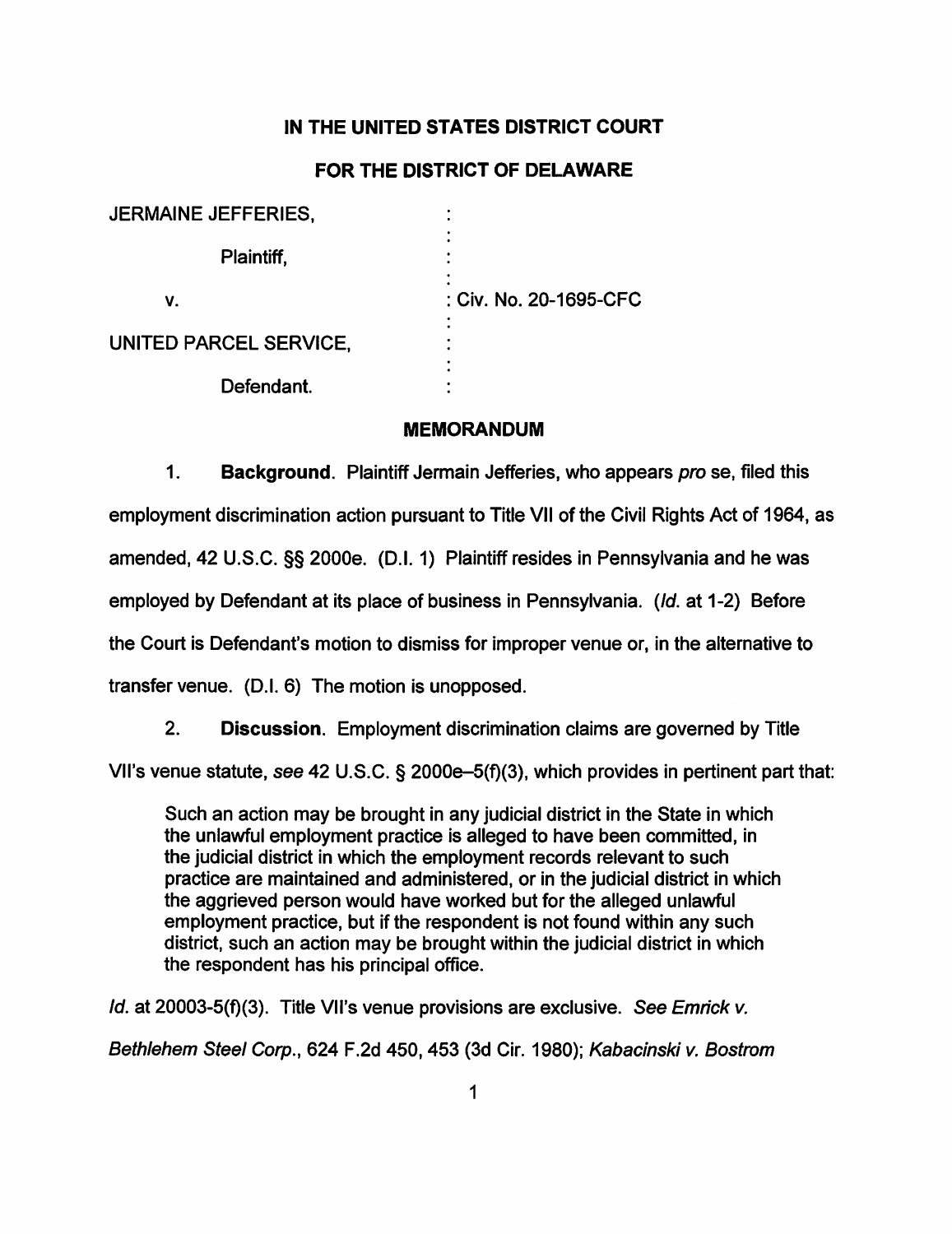Seating, Inc., 98 F. App'x 78, 82-3 (3d Cir. 2004). Filing a lawsuit in an improper venue is not necessarily fatal to its claims as this Court has discretion to transfer the matter to proper venue.

3. As Defendant correctly states, there is no basis for venue in this Court. There is no dispute that Plaintiff was employed by Defendant in Philadelphia, Pennsylvania, he complains of employment discrimination that occurred in Philadelphia, and witnesses, evidence, and records relating to Plaintiff's employment are located either in Philadelphia or at Defendant's principal office in Atlanta, Georgia. (D.I. at 1-3; D.I. 1-3 at 3-6; D.I. 8 at 2) Defendant is correct that proper venue lies in the United State District Court for the Eastern District of Pennsylvania.

4. Venue does not properly lie in the District of Delaware. The Court declines to grant Defendant's motion dismiss the complaint. Instead, it will grant Defendant's alternative motion to transfer.

5. **Conclusion.** For the above reasons, the Court will: (1) deny Defendant's motion to dismiss; (2) grant Defendant's motion to transfer venue; and (3) direct the Clerk of Court to transfer this action to the United States District Court for the Eastern District of Pennsylvania. A separate order shall issue.

Cohn J. Com/

Dated: March 7, 2022 Wilmington, Delaware